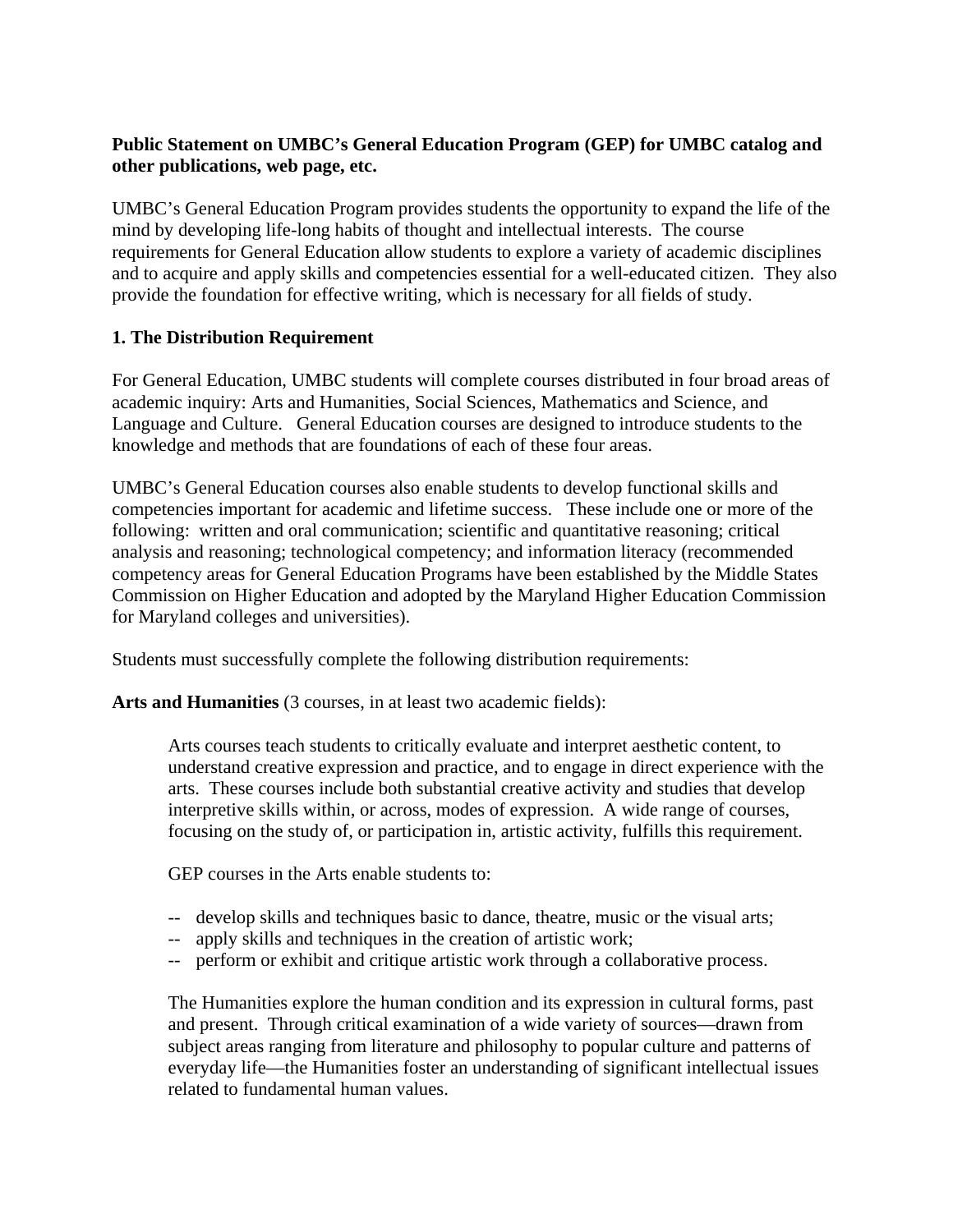GEP courses in the Humanities enable students to:

- -- analyze and interpret diverse texts and sources;
- -- explore and understand important intellectual issues related to human experience, in historical perspective as well as in their relevance for contemporary life;
- -- discuss and write effectively about the Humanities.

**Social Sciences** (3 courses, in at least two academic fields):

The Social Sciences seek to understand attitudes, beliefs, and social behaviors of individuals, groups, and institutions, and identify factors that influence them, both past and present. Attention is devoted to the complex interactions among individuals, environment, and social institutions. Finally, the social sciences seek to develop, implement, and evaluate procedures that can change attitudes and behaviors at both the individual and group level and address issues of social inequality/inequity.

GEP courses in the Social Sciences enable students to:

- -- critically evaluate research regarding the complex interplay of individuals, groups, and institutions;
- -- understand the strengths and weaknesses of, and be able to apply research methods within, the many fields of social sciences;
- -- provide insight into the development and implementation of programs and policies designed to improve people's lives.

 **Sciences** (2 courses, one with a laboratory component):

The Sciences seek explanations for how nature functions at scales ranging from the subatomic to the universal. Courses in the natural sciences foster an understanding of the fundamental principles underlying modern scientific thought. In addition to describing what is currently known, science courses teach skills and methods that facilitate inquiry about the natural world, and provide opportunities for students to test those explanations against current scientific knowledge and to communicate their ideas to others.

GEP courses in the Sciences enable students to:

- -- apply their knowledge to solving basic scientific problems;
- -- describe what it means to "do" science;
- -- distinguish science from non-science or pseudoscience;
- -- use mathematics as appropriate to present and analyze scientific data;
- -- discuss socially relevant issues in scientific terms.

#### **Mathematics** (one course)

To prepare college graduates for an increasingly complex and technological world it is necessary to develop problem solving abilities, including analytical and logical reasoning skills. Mathematics GEP courses build upon a student's fundamental mastery of high school algebra (as evidenced by the placement exam or equivalent course work) to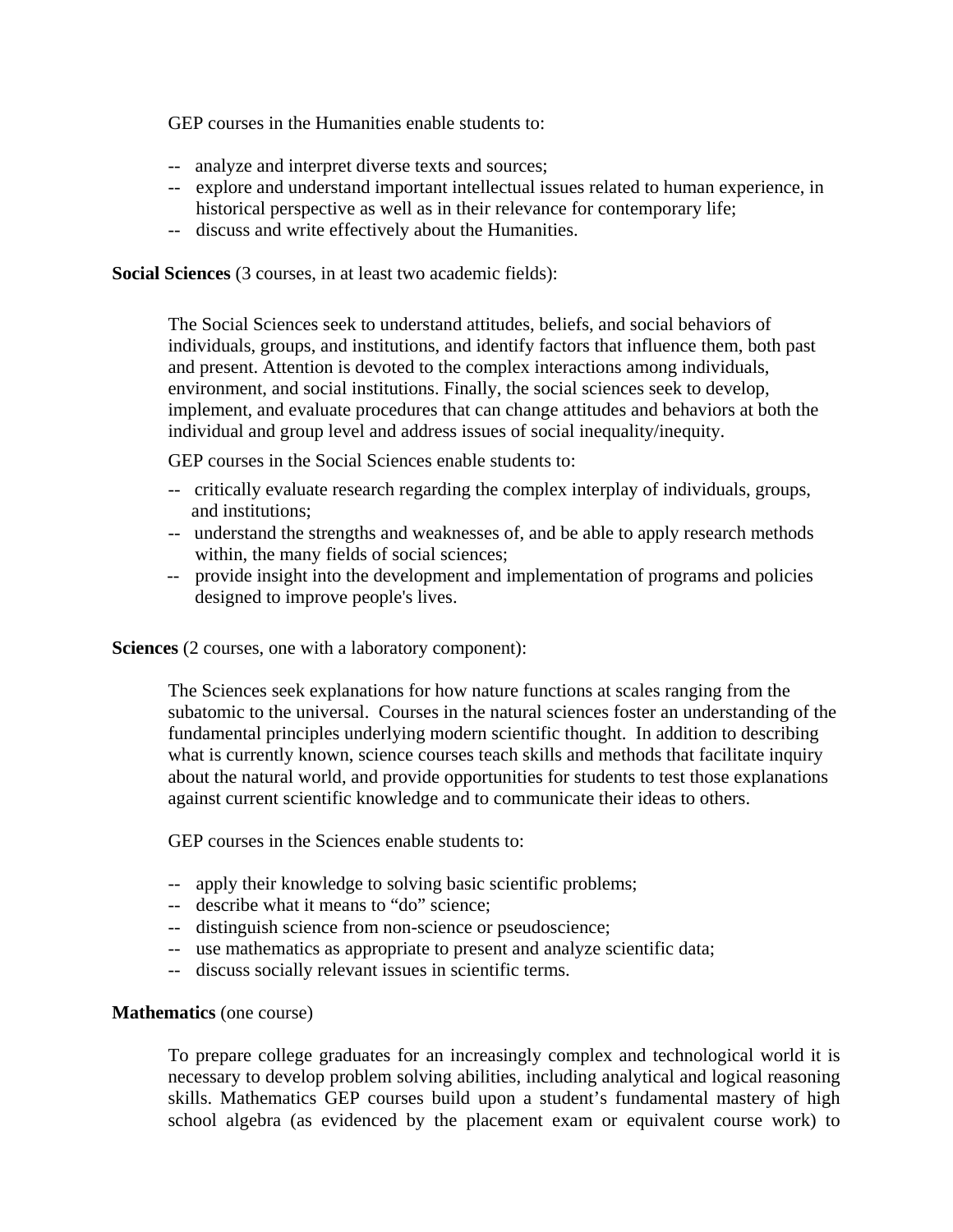provide a foundation in mathematical concepts and techniques used not only in Mathematics and Statistics but also in a wide variety of other disciplines.

GEP courses in Mathematics enable students to:

- -- develop a level of mathematical maturity significantly beyond high school Algebra II;
- -- develop problem-solving ability both in the quantitative and qualitative realms;
- -- enhance their analytic and synthetic logical abilities;
- -- become acquainted with mathematical ways of thinking, including concepts and techniques utilized in other disciplines.

### **Language and Culture**

(For the B.A. degree: a single Language through the 201 level or equivalent proficiency and 2 Culture courses; for the B.S. or B.S.E. degrees: a single Language through the 201 level or equivalent proficiency and 1 Culture course)

The Language and Culture requirements recognize the global nature of society in the  $21<sup>st</sup>$ Century, the importance of inter-cultural communication, and the need for modern citizens to broaden their horizons. Languages beyond English offered in the UMBC curriculum range from ancient to modern, representing most major language groups of the world. Courses designated for the Culture requirement generally focus on subject matter beyond the borders of the United States, while recognizing the multi-cultural perspectives of global experience and the value of inter-cultural and comparative approaches to culture study.

GEP courses in Language and Culture enable students to:

- -- develop skills in languages other than English that are necessary for cross-cultural comprehension and communication;
- -- explore and understand diverse systems of practices, values, and beliefs;
- -- think in ways that provide perspectives on international and cultural issues.

### 2. **The Writing Requirement**

UMBC's General Education Program requires every student to successfully complete a) Freshman Composition, and b) a designated Writing Intensive course.

### **A) Freshman Composition (English 100)**

English 100 provides instruction in crafting essays in a workshop setting. In all of its variations, this course develops students' abilities to address various audiences and rhetorical situations in competently structured essays. This course helps students to analyze critically electronic and print resources for research for essays. Through this course, students are introduced to writing for an academic audience.